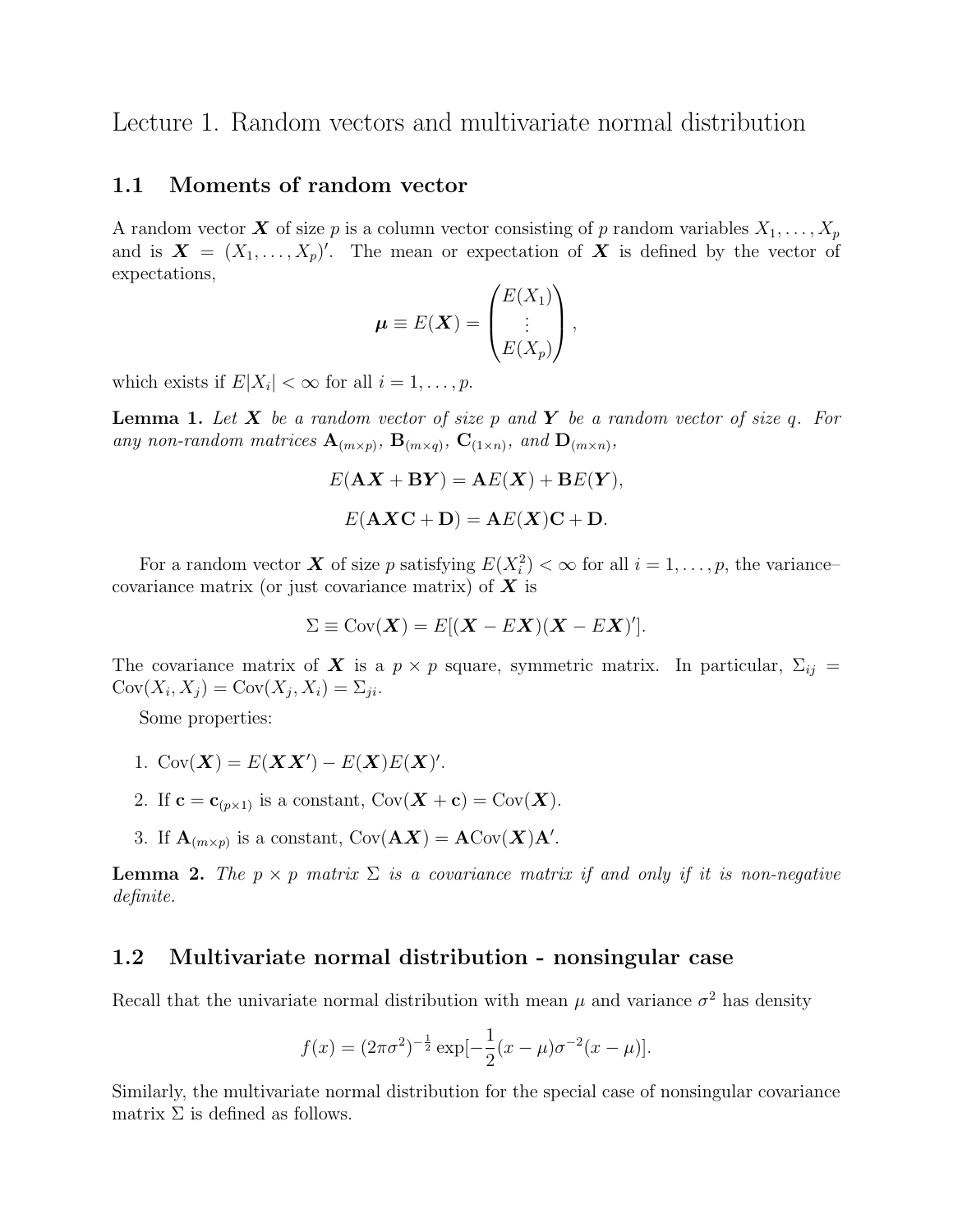**Definition 1.** Let  $\mu \in \mathbb{R}^p$  and  $\Sigma_{(p \times p)} > 0$ . A random vector  $\mathbf{X} \in \mathbb{R}^p$  has p-variate normal distribution with mean  $\mu$  and covariance matrix  $\Sigma$  if it has probability density function

$$
f(\boldsymbol{x}) = |2\pi\Sigma|^{-\frac{1}{2}} \exp\left[-\frac{1}{2}(\boldsymbol{x}-\boldsymbol{\mu})'\Sigma^{-1}(\boldsymbol{x}-\boldsymbol{\mu})\right],\tag{1}
$$

for  $\boldsymbol{x} \in \mathbb{R}^p$ . We use the notation  $\boldsymbol{X} \sim N_p(\boldsymbol{\mu}, \Sigma)$ .

Theorem 3. If  $X \sim N_p(\mu, \Sigma)$  for  $\Sigma > 0$ , then

- 1.  $\bm{Y} = \Sigma^{-\frac{1}{2}}(\bm{X} \bm{\mu}) \sim N_p(\bm{0}, \mathbb{I}_p),$
- 2.  $\mathbf{X} \stackrel{\mathcal{L}}{=} \Sigma^{\frac{1}{2}} \mathbf{Y} + \boldsymbol{\mu}$  where  $\mathbf{Y} \sim N_p(\mathbf{0}, \mathbb{I}_p)$ ,
- 3.  $E(\mathbf{X}) = \boldsymbol{\mu}$  and  $Cov(\mathbf{X}) = \Sigma$ .
- 4. for any fixed  $\mathbf{v} \in \mathbb{R}^p$ ,  $\mathbf{v}'\mathbf{X}$  is univariate normal.

5. 
$$
U = (\mathbf{X} - \boldsymbol{\mu})^{\prime} \Sigma^{-1} (\mathbf{X} - \boldsymbol{\mu}) \sim \chi^2(p).
$$

Example 1 (Bivariate normal).

#### 1.2.1 Geometry of multivariate normal

The multivariate normal distribution has location parameter  $\mu$  and the shape parameter  $\Sigma > 0$ . In particular, let's look into the contour of equal density

$$
E_c = \{ \boldsymbol{x} \in \mathbb{R}^p : f(\boldsymbol{x}) = c_0 \}
$$
  
=  $\{ \boldsymbol{x} \in \mathbb{R}^p : (\boldsymbol{x} - \boldsymbol{\mu})' \Sigma^{-1} (\boldsymbol{x} - \boldsymbol{\mu}) = c^2 \}.$ 

Moreover, consider the spectral decomposition of  $\Sigma = \mathbf{U}\Lambda\mathbf{U}'$  where  $\mathbf{U} = [\mathbf{u}_1, \dots, \mathbf{u}_p]$  and  $\Lambda = \text{diag}(\lambda_1, \ldots, \lambda_p)$  with  $\lambda_1 \geq \lambda_2 \geq \ldots \geq \lambda_p > 0$ . The  $E_c$ , for any  $c \geq 0$ , is an ellipsoid  $\Lambda = \text{diag}(\lambda_1, \ldots, \lambda_p)$  with  $\lambda_1 \geq \lambda_2 \geq \ldots \geq \lambda_p > 0$ . The  $E_c$ , for any  $c > 0$ , is an empsoid centered around  $\mu$  with principal axes  $\mathbf{u}_i$  of length proportional to  $\sqrt{\lambda_i}$ . If  $\Sigma = \mathbb{I}_p$ , the ellipsoid is the surface of a sphere of radius c centered at  $\mu$ .

As an example, consider a bivariate normal distribution  $N_2(\mathbf{0}, \Sigma)$  with

$$
\Sigma = \begin{bmatrix} 2 & 1 \\ 1 & 2 \end{bmatrix} = \begin{bmatrix} \cos(\pi/4) & -\sin(\pi/4) \\ \sin(\pi/4) & \cos(\pi/4) \end{bmatrix} \begin{bmatrix} 3 & 0 \\ 0 & 1 \end{bmatrix} \begin{bmatrix} \cos(\pi/4) & -\sin(\pi/4) \\ \sin(\pi/4) & \cos(\pi/4) \end{bmatrix}'.
$$

The location of the distribution is the origin ( $\mu = 0$ ), and the shape (Σ) of the distribution is determined by the ellipse given by the two principal axes (one at 45 degree line, the other at -45 degree line). Figure 1 shows the density function and the corresponding  $E_c$  for  $c = 0.5, 1, 1.5, 2, \ldots$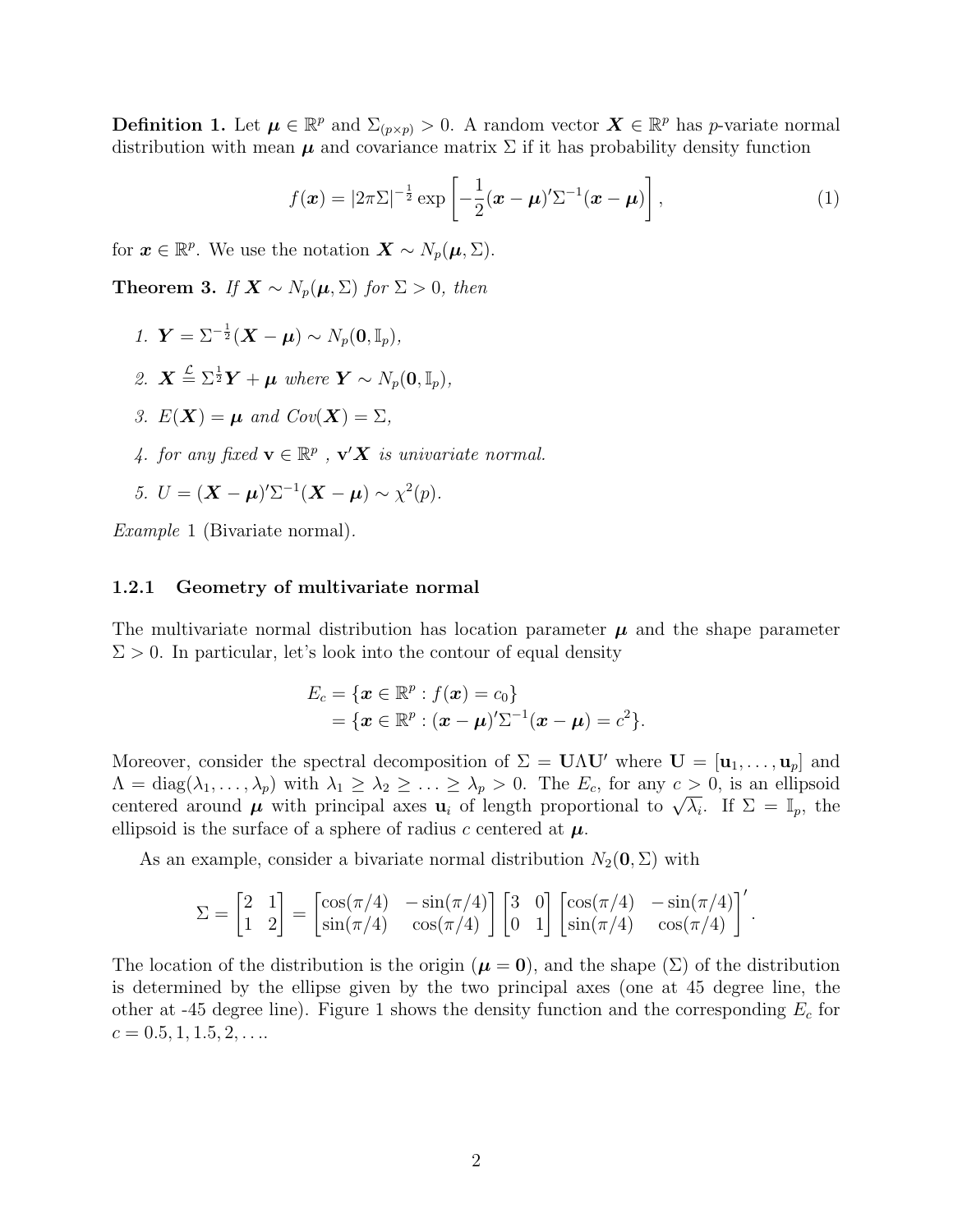

Figure 1: Bivariate normal density and its contours. Notice that an ellipses in the plane can represent a bivariate normal distribution. In higher dimensions  $d > 2$ , ellipsoids play the similar role.

# 1.3 General multivariate normal distribution

The characteristic function of a random vector  $\boldsymbol{X}$  is defined as

$$
\varphi_{\mathbf{X}}(\mathbf{t}) = E(e^{i\mathbf{t}'\mathbf{X}}), \quad \text{ for } \mathbf{t} \in \mathbb{R}^p.
$$

Note that the characteristic function is C-valued, and always exists. We collect some important facts.

- 1.  $\varphi_{\boldsymbol{X}}(\mathbf{t}) = \varphi_{\boldsymbol{Y}}(\mathbf{t})$  if and only if  $\boldsymbol{X} \stackrel{\mathcal{L}}{=} \boldsymbol{Y}$ .
- 2. If **X** and **Y** are independent, then  $\varphi_{\mathbf{X}+\mathbf{Y}}(\mathbf{t}) = \varphi_{\mathbf{X}}(\mathbf{t})\varphi_{\mathbf{Y}}(\mathbf{t}).$
- 3.  $\mathbf{X}_n \Rightarrow \mathbf{X}$  if and only if  $\varphi_{\mathbf{X}_n}(\mathbf{t}) \to \varphi_{\mathbf{X}}(\mathbf{t})$  for all t.

An important corollary follows from the uniqueness of the characteristic function.

**Corollary** 4 (Cramer–Wold device). If **X** is a  $p \times 1$  random vector then its distribution is uniquely determined by the distributions of linear functions of  $\mathbf{t}'\mathbf{X}$ , for every  $\mathbf{t} \in \mathbb{R}^p$ .

Corollary 4 paves the way to the definition of (general) multivariate normal distribution.

**Definition 2.** A random vector  $X \in \mathbb{R}^p$  has a multivariate normal distribution if  $\mathbf{t}'X$  is an univariate normal for all  $\mathbf{t} \in \mathbb{R}^p$ .

The definition says that  $X$  is MVN if every projection of  $X$  onto a 1-dimensional subspace is normal, with a convention that a degenerate distribution  $\delta_c$  has a normal distribution with variance 0, i.e.,  $c \sim N(c, 0)$ . The definition does not require that Cov(X) is nonsingular.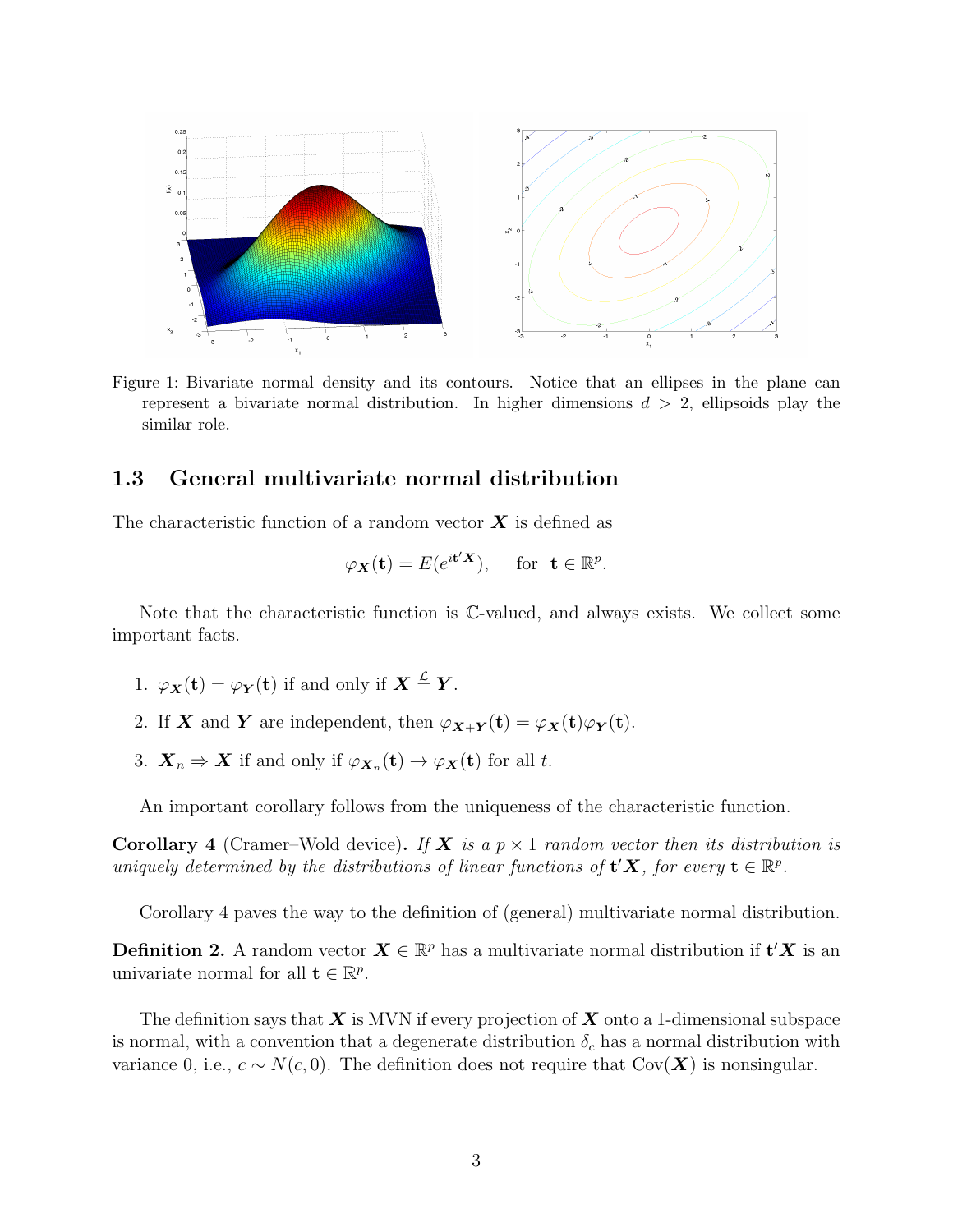**Theorem 5.** The characteristic function of a multivariate normal distribution with mean  $\mu$ and covariance matrix  $\Sigma \geq 0$  is, for  $\mathbf{t} \in \mathbb{R}^p$ ,

$$
\varphi(\mathbf{t}) = \exp[i\mathbf{t}'\boldsymbol{\mu} - \frac{1}{2}\mathbf{t}'\boldsymbol{\Sigma}\mathbf{t}].
$$

If  $\Sigma > 0$ , then the pdf exists and is the same as (1).

In the following, the notation  $\mathbf{X} \sim N(\boldsymbol{\mu}, \Sigma)$  is valid for a non-negative definite  $\Sigma$ . However, whenever  $\Sigma^{-1}$  appears in the statement,  $\Sigma$  is assumed to be positive definite.

**Proposition 6.** If  $X \sim N_p(\mu, \Sigma)$  and  $Y = AX + b$  for  $A_{(q \times p)}$  and  $b_{(q \times 1)}$ , then  $Y \sim$  $N_q(\mathbf{A}\boldsymbol{\mu} + \mathbf{b}, \mathbf{A} \Sigma \mathbf{A}^{\prime}).$ 

Next two results are concerning independence and conditional distributions of normal random vectors. Let  $X_1$  and  $X_2$  be the partition of X whose dimensions are r and s,  $r + s = p$ , and suppose  $\mu$  and  $\Sigma$  are partitioned accordingly. That is,

$$
\boldsymbol{X} = \begin{bmatrix} \boldsymbol{X}_1 \\ \boldsymbol{X}_2 \end{bmatrix} \sim N_p \left( \begin{bmatrix} \boldsymbol{\mu}_1 \\ \boldsymbol{\mu}_2 \end{bmatrix}, \begin{bmatrix} \Sigma_{11} & \Sigma_{12} \\ \Sigma_{21} & \Sigma_{22} \end{bmatrix} \right).
$$

**Proposition 7.** The normal random vectors  $X_1$  and  $X_2$  are independent if and only if  $Cov(\boldsymbol{X}_1, \boldsymbol{X}_2) = \Sigma_{12} = 0.$ 

**Proposition 8.** The conditional distribution of  $X_1$  given  $X_2 = x_2$  is

$$
N_r(\boldsymbol{\mu}_1 + \Sigma_{12}\Sigma_{22}^{-1}(\boldsymbol{x}_2 - \boldsymbol{\mu}_2), \Sigma_{11} - \Sigma_{12}\Sigma_{22}^{-1}\Sigma_{21})
$$

*Proof.* Consider new random vectors  $X_1^* = X_1 - \Sigma_{12} \Sigma_{22}^{-1} X_2$  and  $X_2^* = X_2$ ,

$$
\boldsymbol{X}^* = \begin{bmatrix} \boldsymbol{X}_1^* \\ \boldsymbol{X}_2^* \end{bmatrix} = \mathbf{A}\boldsymbol{X}, \quad \mathbf{A} = \begin{bmatrix} \mathbb{I}_r & -\Sigma_{12}\Sigma_{22}^{-1} \\ \mathbf{0}_{(s \times r)} & \mathbb{I}_s \end{bmatrix}.
$$

By Proposition 6,  $X^*$  is multivariate normal. An inspection of the covariance matrix of  $X^*$ leads that  $X_1^*$  and  $X_2^*$  are independent. The result follows by writing

$$
\boldsymbol{X}_1 = \boldsymbol{X}_1^* + \Sigma_{12} \Sigma_{22}^{-1} \boldsymbol{X}_2,
$$

and that the distribution (law) of  $\mathbf{X}_1$  given  $\mathbf{X}_2 = \mathbf{x}_2$  is  $\mathcal{L}(\mathbf{X}_1 | \mathbf{X}_2 = \mathbf{x}_2) = \mathcal{L}(\mathbf{X}_1^* + \mathbf{X}_2)$  $\Sigma_{12}\Sigma_{22}^{-1}\boldsymbol{X}_2\mid \boldsymbol{X}_2=\boldsymbol{x}_2)=\mathcal{L}(\boldsymbol{X}_1^*+\Sigma_{12}\Sigma_{22}^{-1}\boldsymbol{x}_2\mid \boldsymbol{X}_2=\boldsymbol{x}_2),$  which is a MVN of dimension  $\Box$  $r.$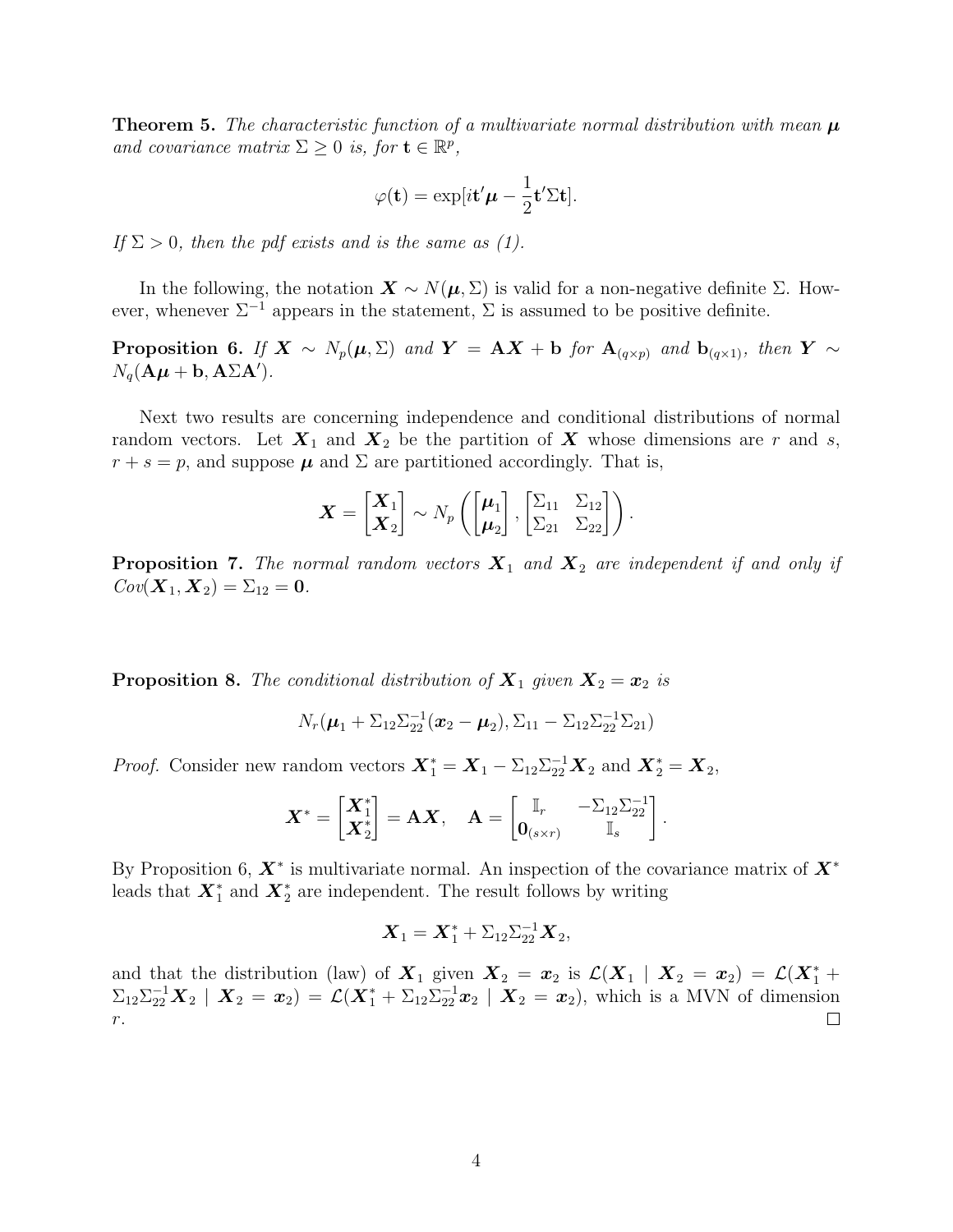# 1.4 Multivariate Central Limit Theorem

If  $\mathbf{X}_1, \mathbf{X}_2, \ldots \in \mathbb{R}^p$  are i.i.d. with  $E(\mathbf{X}_i) = \boldsymbol{\mu}$  and  $Cov(\mathbf{X}) = \Sigma$ , then

$$
n^{-\frac{1}{2}}\sum_{j=1}^n (\boldsymbol{X}_j - \boldsymbol{\mu}) \Rightarrow N_p(\mathbf{0}, \Sigma) \quad \text{as} \ \ n \to \infty,
$$

or equivalently,

$$
n^{\frac{1}{2}}(\bar{\boldsymbol{X}}_n - \boldsymbol{\mu}) \Rightarrow N_p(\mathbf{0}, \boldsymbol{\Sigma}) \quad \text{as } n \to \infty,
$$

where  $\bar{\boldsymbol{X}}_n = \frac{1}{2}$  $\frac{1}{2}\sum_{j=1}^n \boldsymbol{X}_j$ .

The delta-method can be used for asymptotic normality of  $h(\bar{\boldsymbol{X}}_n)$  for some function  $h: \mathbb{R}^p \to \mathbb{R}$ . In particular, denote  $\nabla h(x)$  for the gradient of h at x. Using the first two terms of Taylor series,

$$
h(\bar{\boldsymbol{X}}_n)=h(\boldsymbol{\mu})+(\nabla h(\boldsymbol{\mu}))'(\bar{\boldsymbol{X}}_n-\boldsymbol{\mu})+O_p(\|\bar{\boldsymbol{X}}_n-\boldsymbol{\mu}\|_2^2),
$$

Then Slutsky's theorem gives the result,

$$
\sqrt{n}(h(\bar{\mathbf{X}}_n) - h(\boldsymbol{\mu})) = (\nabla h(\boldsymbol{\mu}))'\sqrt{n}(\bar{\mathbf{X}}_n - \boldsymbol{\mu}) + O_p(\sqrt{n}(\bar{\mathbf{X}}_n - \boldsymbol{\mu})'(\bar{\mathbf{X}}_n - \boldsymbol{\mu}))
$$
  
\n
$$
\Rightarrow (\nabla h(\boldsymbol{\mu}))'N_p(\mathbf{0}, \Sigma) \text{ as } n \to \infty,
$$
  
\n
$$
= N_p(\mathbf{0}, (\nabla h(\boldsymbol{\mu}))' \Sigma(\nabla h(\boldsymbol{\mu})))
$$

### 1.5 Quadratic forms in normal random vectors

Let  $\mathbf{X} \sim N_p(\boldsymbol{\mu}, \Sigma)$ . A quadratic form in  $\boldsymbol{X}$  is a random variable of the form

$$
Y = \mathbf{X}' \mathbf{A} \mathbf{X} = \sum_{i=1}^{p} \sum_{j=1}^{p} X_i a_{ij} X_j,
$$

where **A** is a  $p \times p$  symmetric matrix and  $X_i$  is the *i*th element of **X**. We are interested in the distribution of quadratic forms and the conditions under which two quadratic forms are independent.

*Example 2.* A special case: If  $\mathbf{X} \sim N_p(0, \mathbb{I}_p)$  and  $\mathbf{A} = \mathbb{I}_p$ ,

$$
Y = \mathbf{X}'\mathbf{A}\mathbf{X} = \mathbf{X}'\mathbf{X} = \sum_{i=1}^{p} X_i^2 \sim \chi^2(p).
$$

Fact 1. Recall the following:

- 1. A  $p \times p$  matrix **A** is idempotent if  $\mathbf{A}^2 = \mathbf{A}$ .
- 2. If **A** is symmetric, then  $\mathbf{A} = \Gamma' \Lambda \Gamma$ , where  $\Lambda = \text{diag}(\lambda_i)$  and  $\Gamma$  is orthogonal.
- 3. If A is symmetric idempotent,